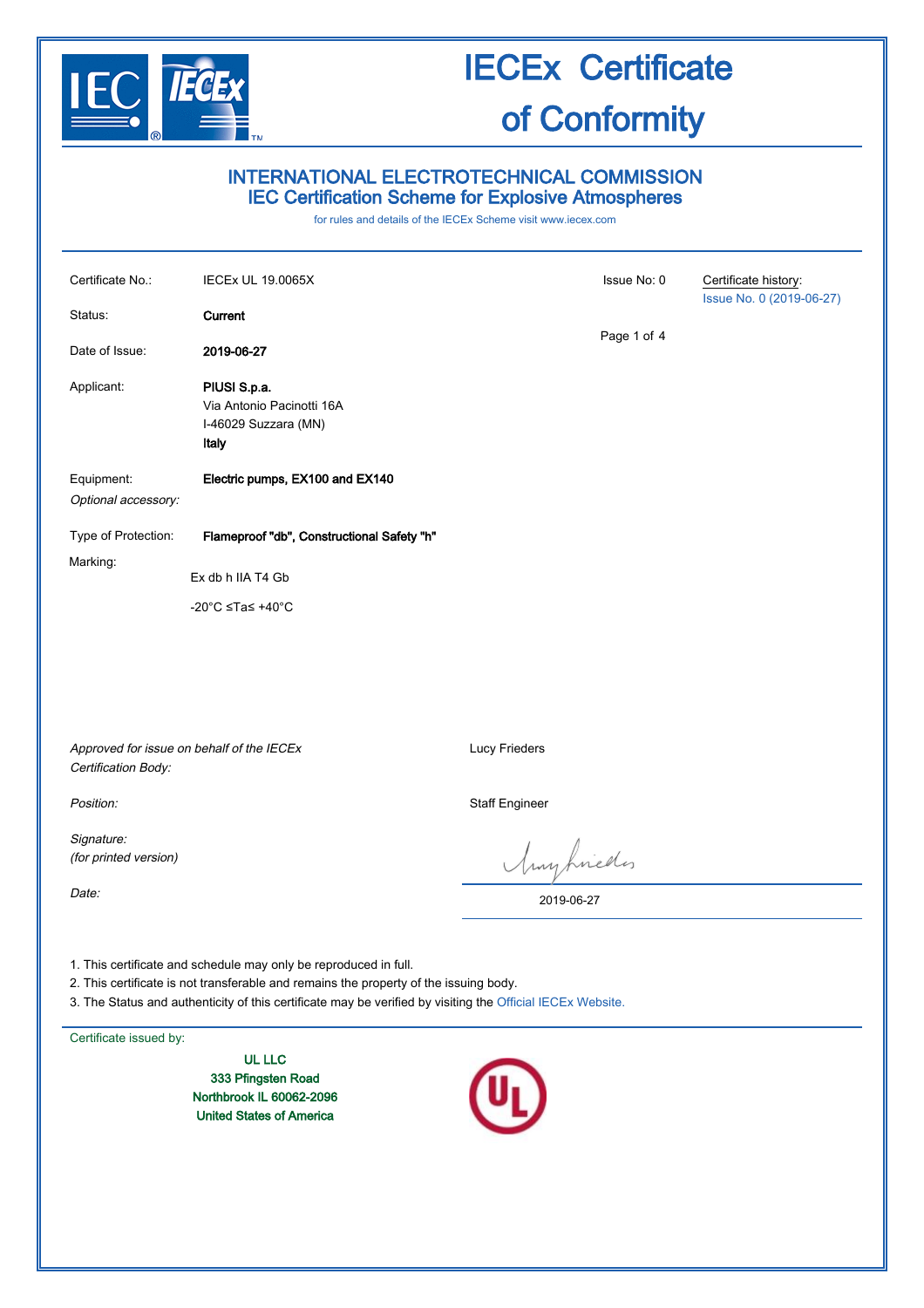

| Certificate No: | <b>IECEX UL 19.0065X</b>                                                   | Issue No: 0 |
|-----------------|----------------------------------------------------------------------------|-------------|
| Date of Issue:  | 2019-06-27                                                                 | Page 2 of 4 |
| Manufacturer:   | PIUSI S.p.a.<br>Via Antonio Pacinotti 16A<br>I-46029 Suzzara (MN)<br>Italy |             |

Additional Manufacturing location(s):

This certificate is issued as verification that a sample(s), representative of production, was assessed and tested and found to comply with the IEC Standard list below and that the manufacturer's quality system, relating to the Ex products covered by this certificate, was assessed and found to comply with the IECEx Quality system requirements. This certificate is granted subject to the conditions as set out in IECEx Scheme Rules, IECEx 02 and Operational Documents as amended.

#### STANDARDS:

The apparatus and any acceptable variations to it specified in the schedule of this certificate and the identified documents, was found to comply with the following standards:

| IEC 60079-0:2017<br>Edition: 7.0    | Explosive atmospheres - Part 0: Equipment - General requirements                                          |
|-------------------------------------|-----------------------------------------------------------------------------------------------------------|
| IEC 60079-1:2014-06<br>Edition: 7.0 | Explosive atmospheres - Part 1: Equipment protection by flameproof enclosures "d"                         |
| ISO 80079-36: 2016                  | Explosive atmospheres - Part 36: Non-electrical equipment for explosive atmospheres - Basic methods and   |
| Edition: 1.0                        | requirements                                                                                              |
| ISO 80079-37: 2016                  | Explosive atmospheres - Part 37: Non-electrical equipment for explosive atmospheres - Non electrical type |
| Edition: 1.0                        | of protection constructional safety "c", control of ignition source "b", liquid immersion "k"             |

This Certificate does not indicate compliance with electrical safety and performance requirements other than those expressly included in the

Standards listed above.

#### TEST & ASSESSMENT REPORTS:

A sample(s) of the equipment listed has successfully met the examination and test requirements as recorded in

Test Report:

[US/UL/ExTR19.0074/00](http://iecex.iec.ch/extr/US.UL.ExTR19.0074.00)

Quality Assessment Report:

[DE/TPS/QAR18.0005/01](http://iecex.iec.ch/qar/DE.TPS.QAR18.0005.01)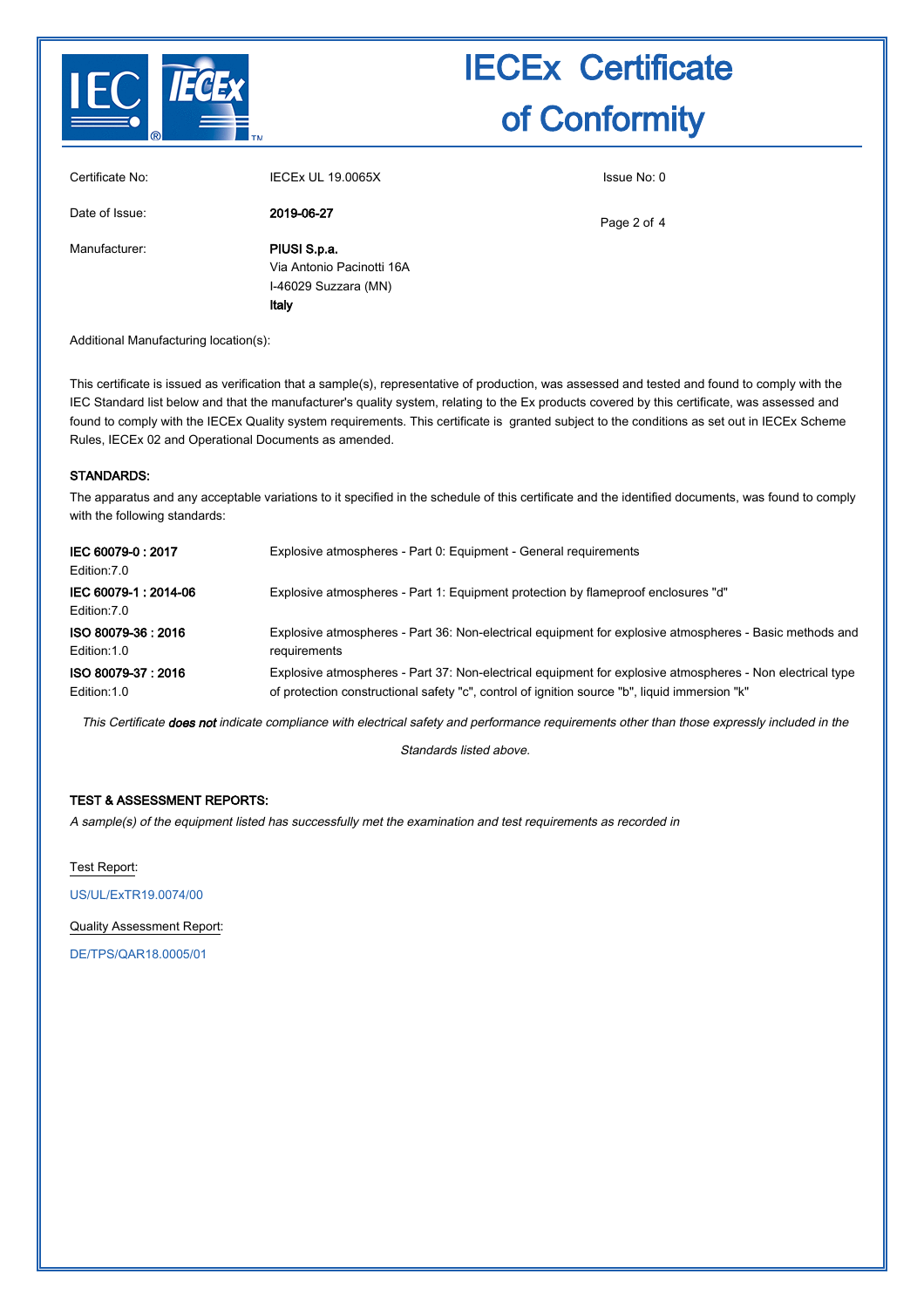

Certificate No: IECEx UL 19.0065X Issue No: 0

Date of Issue: 2019-06-27

Page 3 of 4

#### EQUIPMENT:

Equipment and systems covered by this certificate are as follows:

Electric Pumps model EX100 and EX140 utilised for different combustible hydrocarbon liquids (petrol, diesel and kerosene ) with duty type continuous S1.

Schedule

Electric motor enclosure is made of aluminium and the pump in cast iron.

#### Please see Annex for additional information.

#### SPECIFIC CONDITIONS OF USE: YES as shown below:

- The screws class used for the assembly of explosion-proof enclosures must be of quality higher or equal to 8.8 (ISO 898-1).
- Flameproof joints are not intended to be repaired.
- Fluid temperature range shall be from -20°C to +40°C.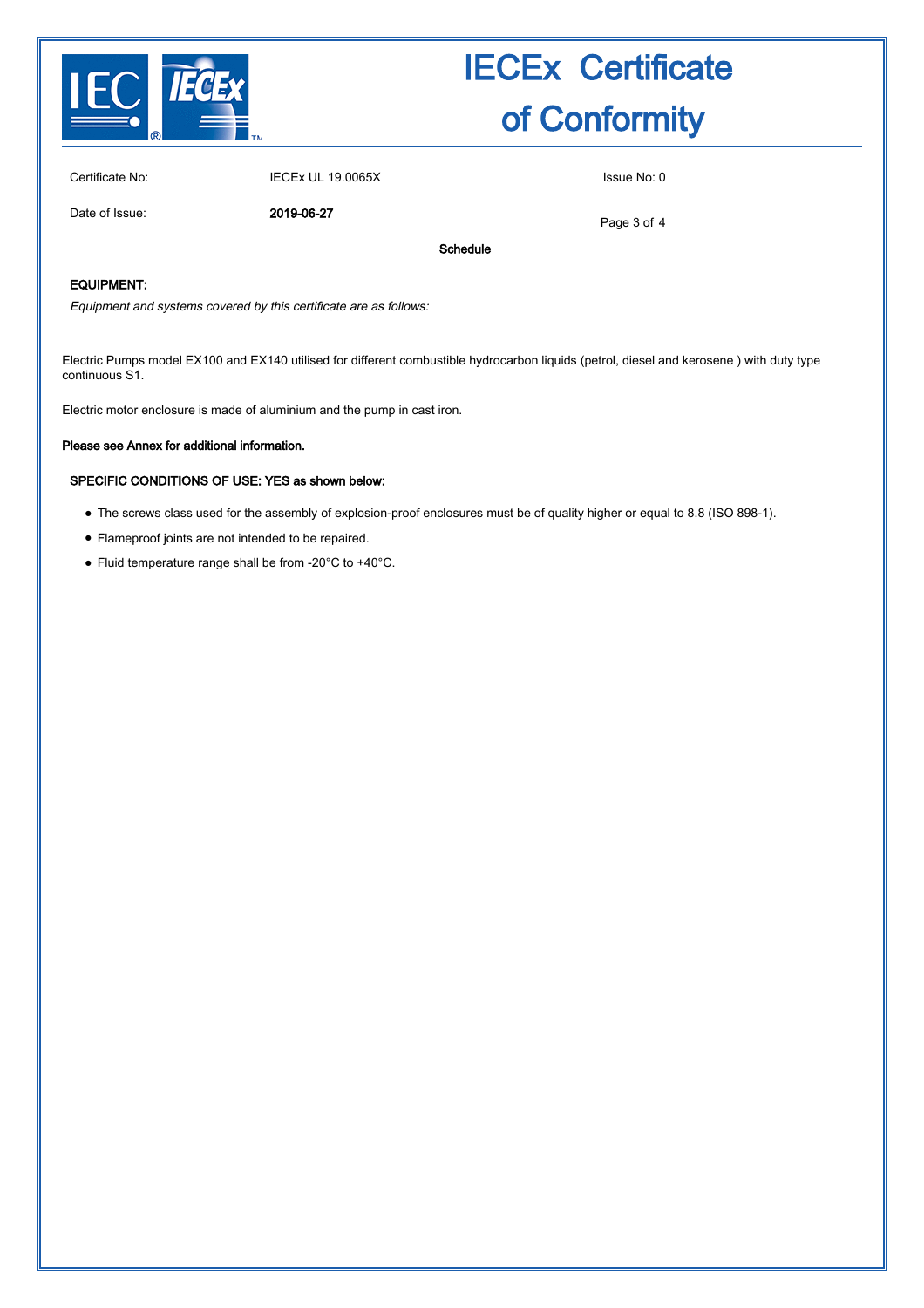

Certificate No: IECEx UL 19.0065X Issue No: 0

Date of Issue: 2019-06-27

Page 4 of 4

Additional information:

Annex:

[Annex to IECEx UL 19.0065X Issue 0.pdf](http://iecex.iec.ch/cert/IECExUL19.00650/$File/Annex to IECEx UL 19.0065X Issue 0.pdf)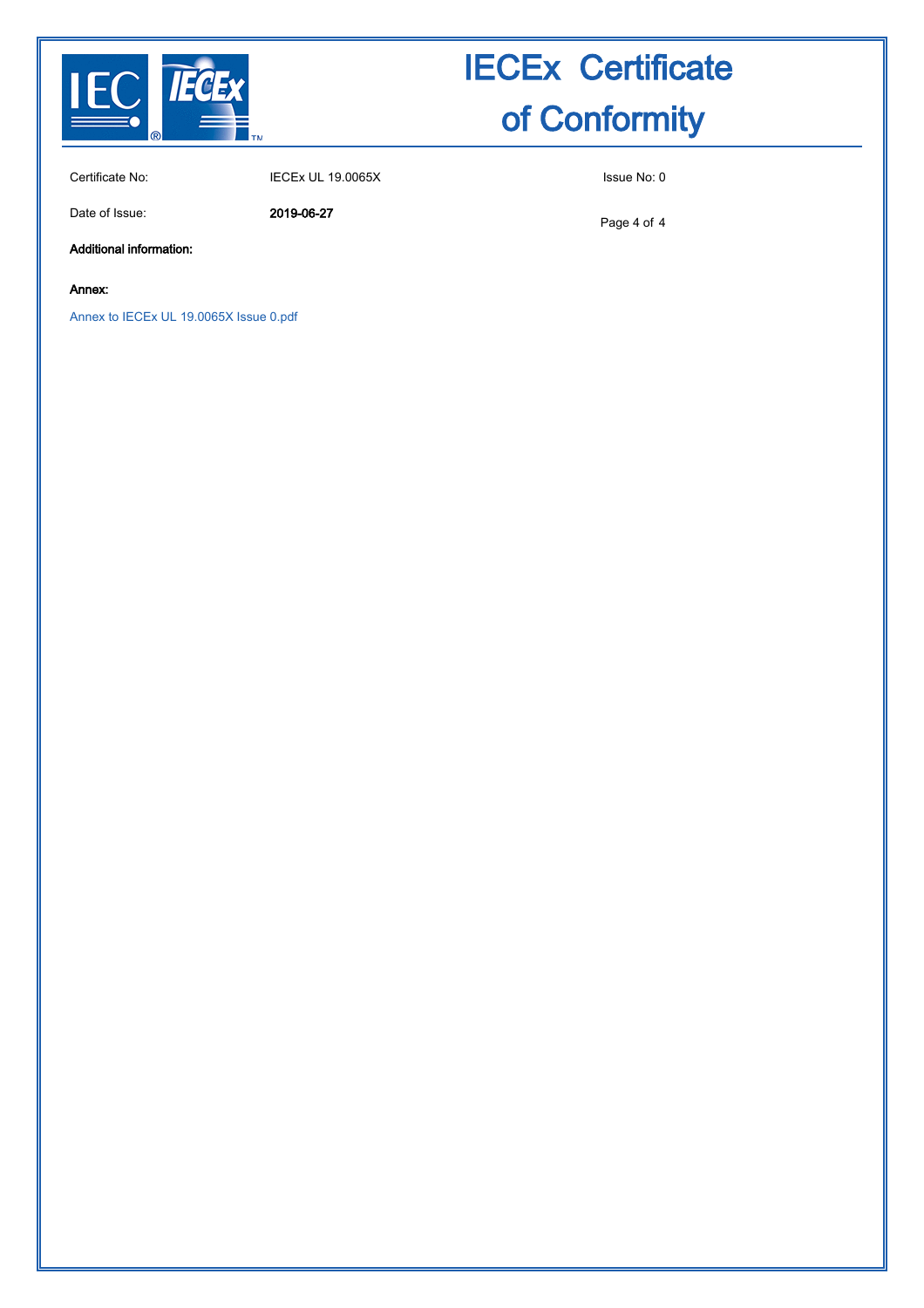

Certificate No.: IECEx UL 19.0065X ISSue No.: 0

Page 1 of 2

### **PARAMETERS RELATING TO THE SAFETY**

| Type  | Supply rating | Current | <b>RPM</b> | Duty       |
|-------|---------------|---------|------------|------------|
| EX100 | 230V 50Hz     | 4.5 A   | 1450       |            |
|       | 230V 60Hz     | 3.8A    | 1750       |            |
|       | 250V 50Hz     | 4 A     | 1450       | Continuous |
| EX140 | 230V 50Hz     | 5 A     | 1450       | S1         |
|       | 230V 60Hz     | 4.5 A   | 1750       |            |
|       | 250V 50Hz     | 4 A     | 1450       |            |

### **MARKING**

| <b>TELES</b>                                                           | (Ex)   | Suzzara (MN)<br>Italv    |               | <b>ELECTRIC FUEL PUMP</b><br>TYPE EX100 |  |
|------------------------------------------------------------------------|--------|--------------------------|---------------|-----------------------------------------|--|
| 0948                                                                   | II 2 G | Ex db h IIA T4 Gb        |               | L.N.                                    |  |
| DEMKO 19 ATEX 2155 X                                                   |        | <b>IECEx UL 19.0065X</b> |               | Date                                    |  |
| 230V 50Hz<br>1450 rpm<br>4,5 A                                         |        |                          | Ta -20°/+40°C |                                         |  |
| <b>Insulation Class F</b>                                              |        | Duty CONTINUOUS S1       |               | Q.max 100 l/m - P.max 1,8 bar           |  |
| A WARNING: Automatic thermal protected motor - not open when energized |        |                          |               |                                         |  |

| $\epsilon_{\rm x}$                                                    |        | Suzzara (MN)<br>Italy     |  | <b>ELECTRIC FUEL PUMP</b><br>TYPE EX100 |  |  |
|-----------------------------------------------------------------------|--------|---------------------------|--|-----------------------------------------|--|--|
| 0948                                                                  | II 2 G | Ex db h IIA T4 Gb         |  | L.N.                                    |  |  |
| <b>DEMKO 19 ATEX 2155 X</b>                                           |        | <b>IECEx UL 19.0065X</b>  |  | <b>Date</b>                             |  |  |
| 230V 60Hz                                                             | 3,8A   | 1750 rpm                  |  | Ta -20°/+40°C                           |  |  |
| <b>Insulation Class F</b>                                             |        | <b>Duty CONTINUOUS S1</b> |  | Q.max 100 l/m - P.max 1,8 bar           |  |  |
| WARNING: Automatic thermal protected motor - not open when energized! |        |                           |  |                                         |  |  |

| <b>TE</b>                                                              | $\langle \xi_{\rm X} \rangle$ | Suzzara (MN)<br>Italy<br>Ex db h IIA T4 Gb |               | <b>ELECTRIC FUEL PUMP</b><br>TYPE EX100 |  |  |
|------------------------------------------------------------------------|-------------------------------|--------------------------------------------|---------------|-----------------------------------------|--|--|
| 0948                                                                   | II 2 G                        |                                            |               | L.N.                                    |  |  |
| DEMKO 19 ATEX 2155 X                                                   |                               | <b>IECEx UL 19.0065X</b>                   |               | Date                                    |  |  |
| 250V 50Hz<br>4 A<br>1450 rpm                                           |                               |                                            | Ta -20°/+40°C |                                         |  |  |
| <b>Insulation Class F</b>                                              |                               | Duty CONTINUOUS S1                         |               | Q.max 100 l/m - P.max 1,8 bar           |  |  |
| A WARNING: Automatic thermal protected motor - not open when energized |                               |                                            |               |                                         |  |  |